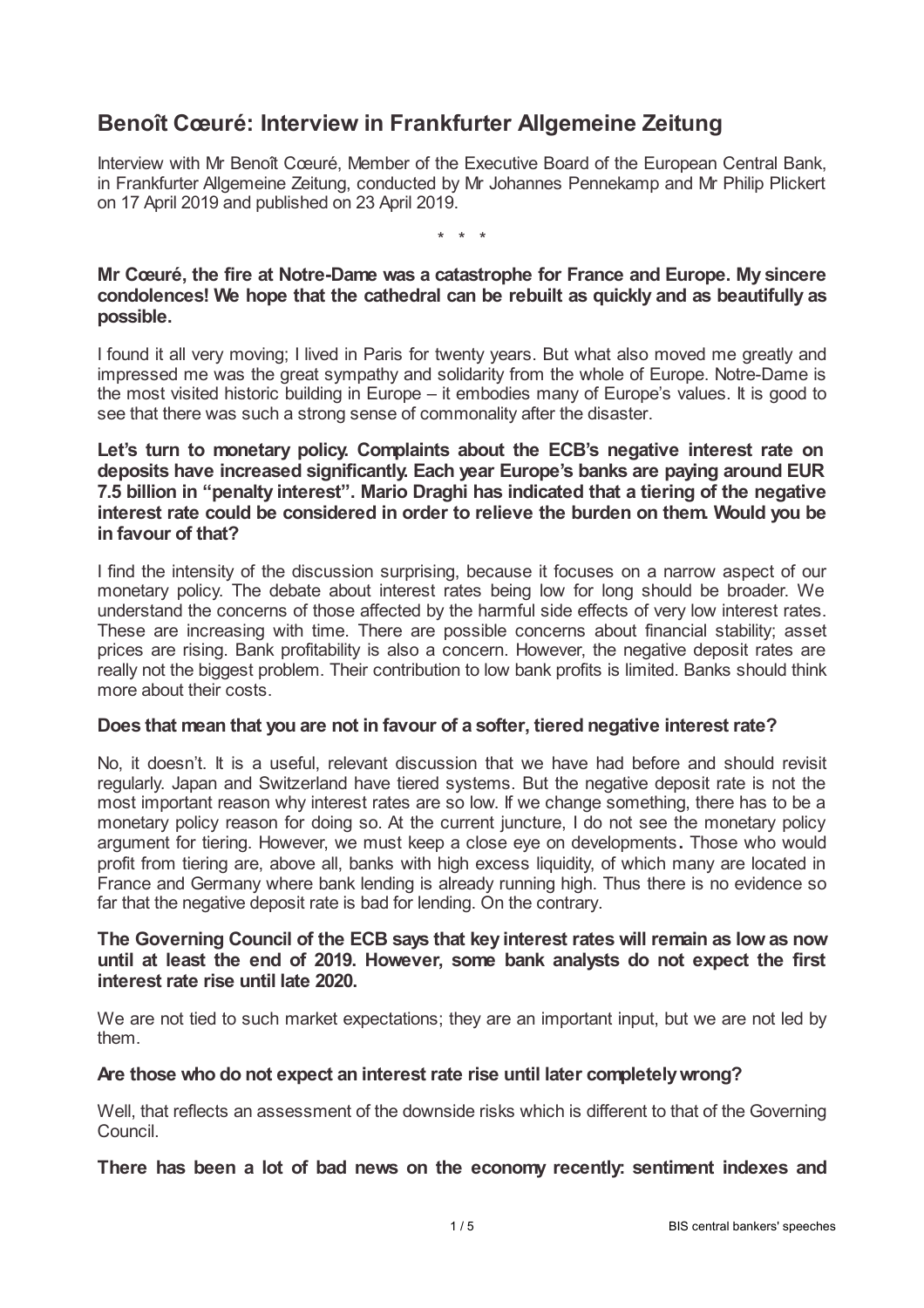# **industrial neworders have fallen. Howbad is the economic situation in the euro area?**

I have mixed feelings. On one hand, the slowdown in growth is probably only temporary. We expect growth to return in the second half of the year. There are no grounds for overly gloomy thoughts. On the other hand, it is very uncertain how long and how strong the downturn will be. The reasons for the uncertainty are political: the trade tensions stemming from the United States, and also Brexit to some extent. Growth will only return in the second half of the year if there are signs of a resolution to the trade dispute.

# **The ECB's growth forecast for this year in the euro area is 1.1%, and next year 1.6%.**

Yes, that is the current staff forecast, which will be revised in June.

# **Germany is very dependent on exports; it is particularly hard hit by the weakness in trade. Is a recession – at least according to the technical definition of two negative quarters – thinkable?**

No, we do not expect a recession. But it is true that the economic slowdown in Germany is stronger than we had expected. There were temporary factors, such as the problems with emission tests in the car industry. Now things depend mainly on growth in emerging economies, above all China. The German export-oriented growth model also entails risks. It was very advantageous during the upturn of the global economy, now things are not so good.

# **Would you advise the German Government to increase domestic demand?**

The ECB does not lecture the German Government. In its "European Semester" reports, the European Commission made it clear that Germany should balance its growth and increase domestic demand. That could be done, above all, through more investment, which would be good for the Germany economy. In Europe there is much discussion about the level of budget deficits. Of course the amount of the deficit is important for keeping debt under control, but it would be at least as important to talk more about the composition of expenditure. Most countries, including my home country France and also Italy, have no fiscal room for manoeuvre for more spending. However, through reallocation, the expenditure could become more growth-friendly.

# **To return to the more technical side of the ECB's policy: you gave banks four-year loans in the order of hundreds of billions of euro, so-called "TLTROs", which will soon expire. For this there will be follow-on loans.Again with such favourable conditions, even in part a negative interest rate?**

The TLTRO loans are not a subsidy for the banks; they are a monetary policy instrument aimed at ensuring adequate lending. The Governing Council will presumably decide on the conditions, including the interest rate, in June. The remarkable progress in lending to the real economy will have to be taken into account. The situation today is very different to 2016, when we issued the last TLTROs to actively support lending. However, we want to protect this achievement.

#### **So the conditions no longer need to be so generous?**

The Governing Council will decide on that based on economic data.

**The key measure of the success of the ECB's policy is price stability. Contrary to what the ECB repeatedly forecasts, the rate of inflation remains belowthe target; the curve is not upward-sloping, but is flat. Inflation could still remain very low for a long time. And that is in spite of the fact that wages are rising significantly. Consumer prices are not following. Is that a puzzle?**

It is half a puzzle. At least wages are now rising, following the fall in unemployment**,** as we had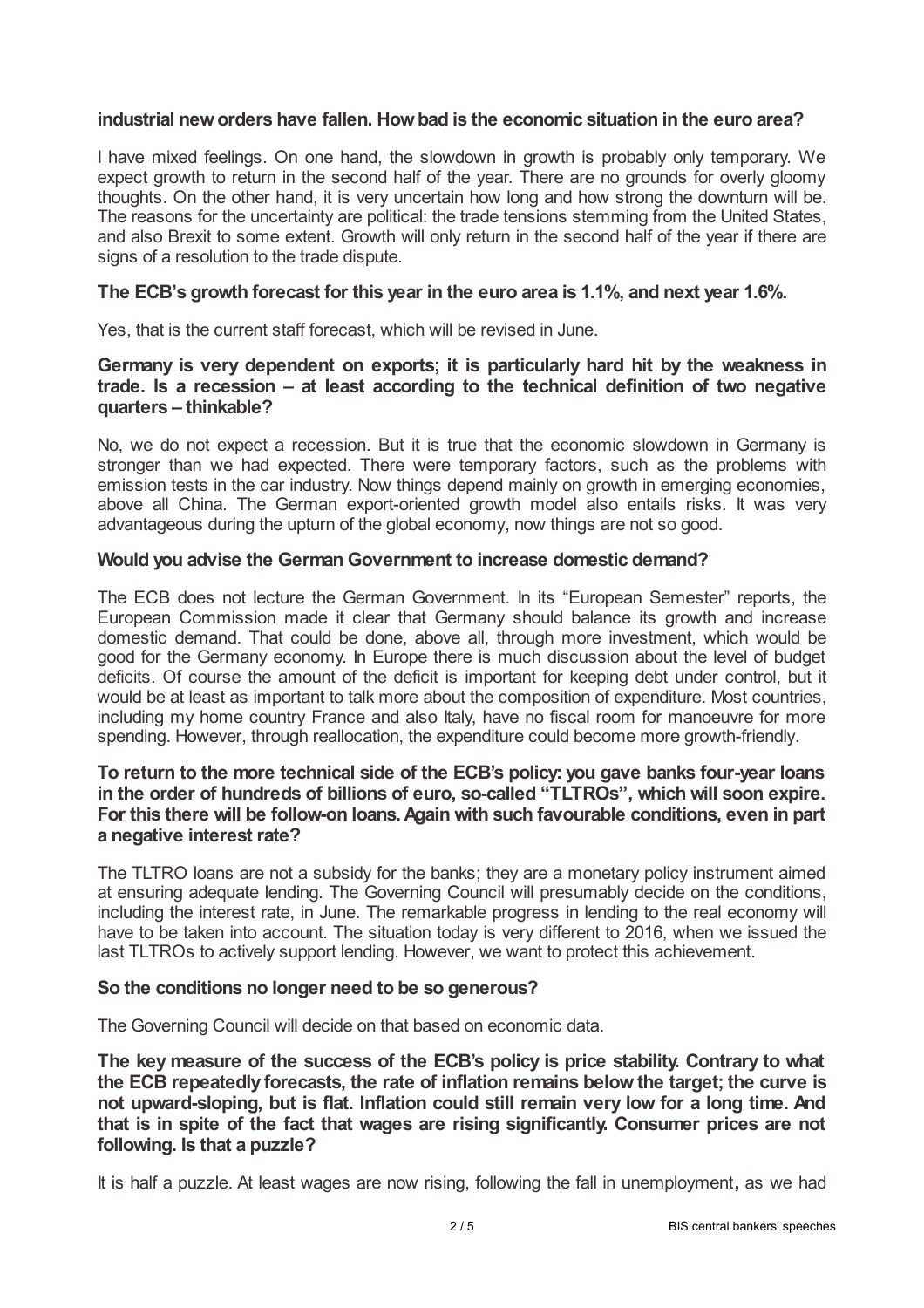expected. But what is missing is the transmission from wage costs to product and consumer prices. That is a bit puzzling. Businesses are apparently accepting narrower profit margins rather than raising prices. That may be because they do not think demand is strong enough yet and because of strong global competition. But that cannot go on forever. At some point they will raise prices. However, the most recent slowdown in the economy is a setback.

# **This autumn, ECB President Mario Draghi will step down after eight years in office. So far the ECB has had a Dutchman, a Frenchman and an Italian at its helm, but so far no president from Germany. Can you understand why many Germans want the next President of the ECB to come fromhere?**

I understand that, but it's the wrong way of looking at things. The choice of ECB President should not be based on nationality, but on competence.

#### **But we should not pretend to be so naïve as to think that political and national considerations do not playa role!**

Yes, of course, I understand the political process. But the selection should be based on competence. And, if you ask me, I would also be happy to see a woman at the helm of the ECB. Ultimately, there are various criteria – and it is a political decision.

#### **So, what must an ECB President have in terms of qualities, abilities and knowledge?**

You will have to ask the European Heads of State or Government; they decide that. What I would say as a central banker is that you have to be a good central bank manager, you must have a strong background in and knowledge of economics, and you must understand the capital markets – without being a hostage to market expectations – and you should uphold the independence of the ECB. And you need to have the ability to lead and to make compromises.

# **You have ambitions yourself. Some say you have a 10 percent chance of becoming ECB President. However, you are on the Executive Board, and it is crystal clear in the EU Treatythat a re-appointment of Executive Board members is prohibited.**

I won't give any legal interpretations. That is up to the EU Heads of State or Government. I have worked for Europe for the last seven years. I also want to continue to serve Europe. The central bank is a place where I can be useful. But, of course, I can also be useful elsewhere.

# **The ECB leadership has apparently already obtained legal advice which played out the case of you briefly stepping down and then being "re-"appointed as President. Would that not be a blatant ploy? Abreach of the spirit of the rules?**

I am not a lawyer.

#### **But you would like to do it?**

Who wouldn't? But it is not a position that you apply for. We must respectfully wait to see what the politicians decide.

#### **The next President of the ECB will have no easytask. He …**

He or she …

# **He or she must drive forward the "normalisation" of monetary policy. What is that, actually? What is normal?**

An interesting question. A lot of thought is given to that at the International Monetary Fund (IMF).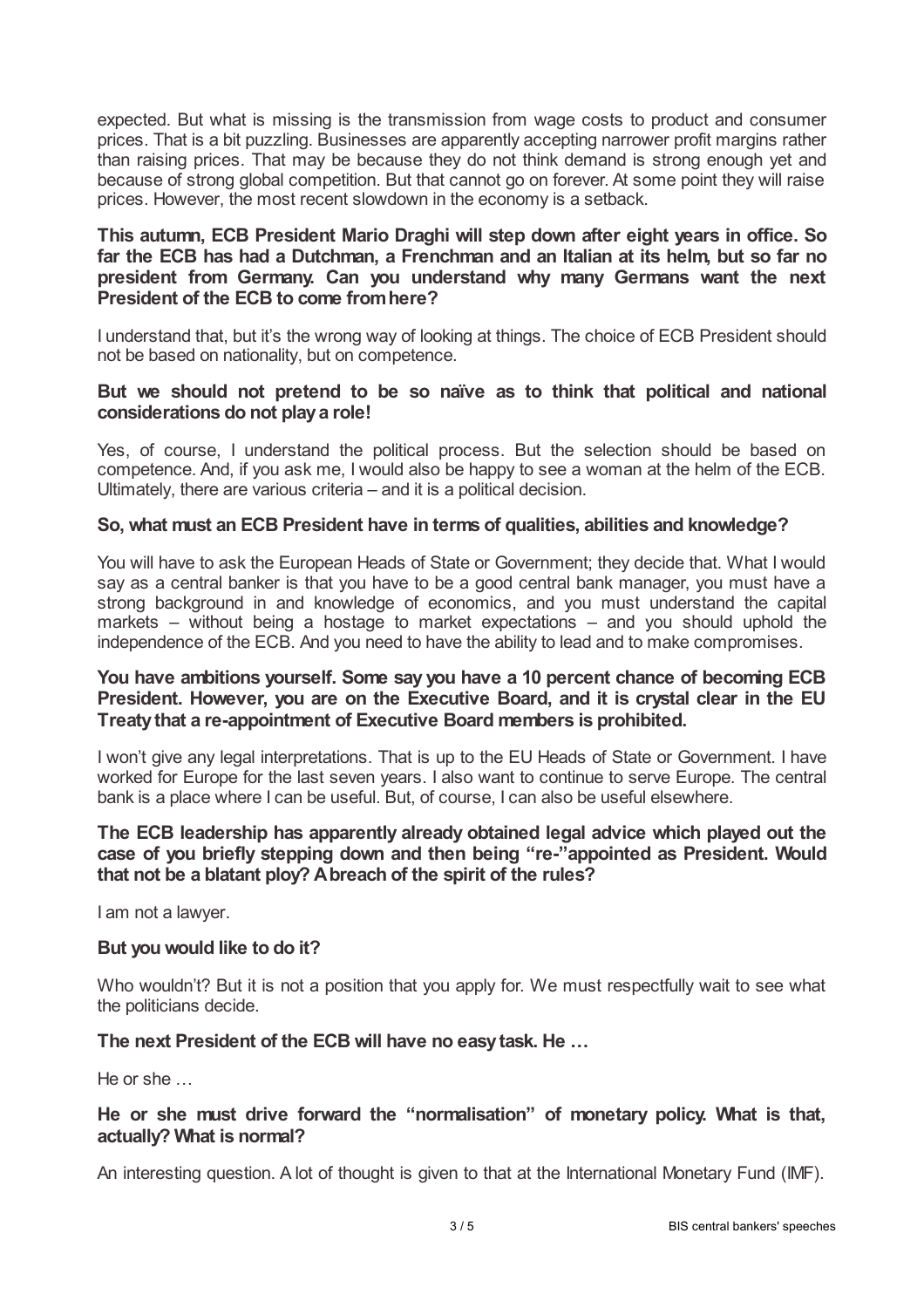The Federal Open Market Committee of the US central bank, the Federal Reserve System, asks its members explicitly for their estimate of the longer-term development of interest rates. We don't do that. We in Europe are also lagging far behind the US economic cycle. I don't know what the long-term aim for interest rates in Europe should be. But for me, "normalisation" means that the key interest rates are again the main instrument of monetary policy – as they were before the crisis. We are not there yet. The bond purchase programme – "quantitative easing" – is not yet over, because we are reinvesting the proceeds from the maturing bonds. Each month we reinvest a substantial sum. Second, the "forward guidance" is now our main instrument; steering the market through words, not through interest rate changes. We are not abandoning the prospect of normalisation, but it has been delayed by the economic downturn.

#### **In the mediumterm, should the ECB reduce its balance sheet again?**

Yes, like the Federal Reserve System. The Federal Reserve kept its bond holdings for a considerable time after the end of the net purchases and then started winding down its holdings. But in Europe we have not got that far yet.

#### **With all due respect for your optimismregarding the economy, what will happen if there is a really strong downturn, perhaps even another full-blown recession? What could the ECB actuallystill do?**

The best answer is that we have managed in the past. Every time there has been a major challenge, we have found a solution. I am confident that, in the event of a shock, we will find a solution in our toolkit that is within our mandate. Monetary financing is prohibited. But I would caution against the view that only the ECB should have to react to **a crisis**. We do not know what the next crisis will look like. Every crisis is different. There will be another crisis; there will always be more crises. It would be very unwise to think that the next crisis will be managed by the ECB without any measures having to be taken by governments. The burden of tackling crises must not rest on the shoulders of the ECB alone.

# **However, you have already used up most of your ammunition: key interest rates are at zero; the bond purchases have almost reached the limits you set yourselves. What more could you do?**

We do not answer this question because it all depends on the type of crisis that we are facing at the time. We have not had a discussion about this in the Governing Council either. Experience has shown, however, that we have a broad range of instruments.

# **Do the possible instruments also include a devaluation of cash, to make even lower negative interest rates possible? After all, there are already working papers on this subject in the IMF and the ECB. What would citizens make of that?**

Simple answer: it is up to the citizens to decide whether they want to use cash. For instance, Sweden is moving in the direction of a cashless society; in the euro area countries, demand for cash is still growing. The central banks are working on digital central bank money as an alternative to cash. We are investigating that. But we do not want to abolish cash.

# **The question was a different one. The academic working papers of the IMF and the ECB are not about the abolition of cash, but a devaluation through negative interest rates, a kind of penaltyinterest on banknotes.**

That is not a new idea. Silvio Gesell came up with it 100 years ago. But it is not a practical discussion for us.

**In the forthcoming European elections, anti-EU, anti-euro and populist parties will**